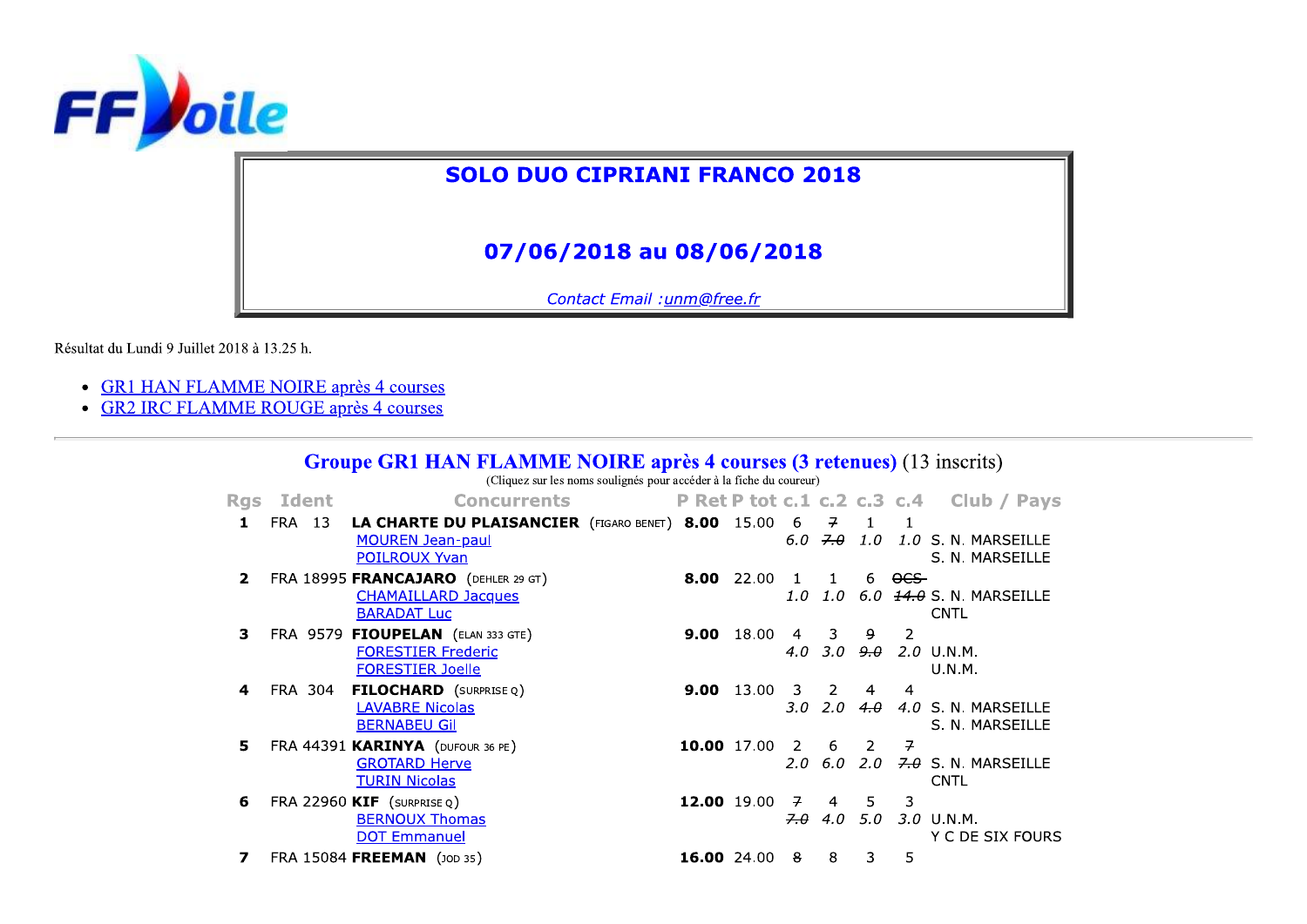**SARACCO Pierre**  $8.0$  8.0 3.0 5.0 CNTL **SCHIANO Maturin** CN Port Miou 8 FRA 1175 FRIQUET (JOUET 24 GTE) 18.00 26.00 5  $5<sup>1</sup>$  $8$  $\mathbf{8}$ **BROC Henri** 5.0 5.0  $8.0$  8.0 U.N.M. **HYM Bruno** S. N. MARSEILLE FRA 76 VARENNE (FIGARO BENET) 6 9 **24.00** 35.00  $\frac{11}{11}$  11 7 **MARTIN Gilbert**  $\frac{11.0}{11.0}$  7.0 6.0 U.N.M. **GUEYDON Antoine CNTL** 10 FRA 19282 MADEMOISELLE MARSEILLE (SUN FAST 32) **27.00** 37.00 9  $\overline{9}$  $\pm$  $\overline{q}$ **PLAGNES Laurent** 9.0 9.0  $\overline{40.0}$  9.0 U.N.M. **PLAGNES Anne** U.N.M. 11 FRA 255 PAGGO (SOLING) 31.00 45.00 10 10 11 <del>DNF</del> **SOLLARI Matteo** 10.0 10.0 11.0 +4.0 ASPTT MARSEILLE **BORDES-LARIDAN Victor** LA PELLE-MARSEILLE 12 FRA 44068 MERIDO (POGO 30) **34.00** 46.00 <del>12</del> 12 12 10 **OUILLET Jean-francois** 42.0 12.0 12.0 10.0 S N G LECQUES **JEANNIN Jean-louis SYCOM** CARRERE Philippe (jour) 13 FRA 113 TIBOULEN (FIRST 211 QR) 40.00 54.00 13 13 <del>DNF</del> DNF **BOUYGUES Antoine** 13.0 13.0 <del>14.0</del> 14.0 M.A.C.T. **DUOUENOY- Pierre-luc M.A.C.T.** 

Pénalités et réparations : 4 (3 DNF; 1 OCS; )

[Retour début de page]

 $\sim$   $\sim$ 

## **Groupe GR2 IRC FLAMME ROUGE après 4 courses (3 retenues) (15 inscrits)**

(Cliquez sur les noms soulignés pour accéder à la fiche du coureur)

| <b>Rgs</b>   | Ident    | <b>Concurrents</b>                                     |             |                   |                       |                             |                            |                            | P Ret P tot c.1 c.2 c.3 c.4 Club / Pays |
|--------------|----------|--------------------------------------------------------|-------------|-------------------|-----------------------|-----------------------------|----------------------------|----------------------------|-----------------------------------------|
| 1            |          | FRA 18359 LONG NOSE X (FARR 30)<br><b>ROUGNON Jean</b> |             | <b>7.00</b> 19.00 | $\overline{4}$<br>4.0 | $+2$<br><del>12.0</del> 1.0 |                            | $\overline{\phantom{0}}$ 2 | 2.0 CNTL                                |
|              |          | <b>LAVILLE Jean pierre</b>                             |             |                   |                       |                             |                            |                            | S. N. MARSEILLE                         |
| $\mathbf{2}$ |          | FRA 38074 EXPRESSO SEATEX (JPK 1010)                   |             | <b>8.00</b> 14.00 | -2                    | $\mathbf{1}$                | 5.                         | -6                         |                                         |
|              |          | <b>CLAEYS Guy</b><br><b>BRICIER Romain</b>             |             |                   | 2.0                   | 1.0                         | 5.0                        |                            | 6.0 S N DE ST TROPEZ<br><b>U.N.M.</b>   |
| 3            |          | FRA 27691 WEEKEND MILLIONNAIRE (GRAND SOLEIL)          | 10.00 21.00 |                   | $\mathbf{1}$          | $\pm$                       | 8                          |                            |                                         |
|              |          | <b>GINOUX Yves</b><br><b>BOISBOUVIER Isabelle</b>      |             |                   | 1.0                   | <del>11.θ</del>             | 8.0                        |                            | 1.0 CNTL<br><b>CNTL</b>                 |
| 4            |          | FRA 37102 ILOGAN (A 31)                                | 10.00 20.00 |                   | 3                     | 5                           | $\overline{\phantom{a}}$ 2 | $\pm$ 0                    |                                         |
|              |          | <b>PERDOUX Pierre</b><br><b>ROUGEAU Franck</b>         |             |                   | 3.O                   | 5.0                         | 2.0 <sub>2</sub>           |                            | <del>10.0</del> CNTL<br><b>CNTL</b>     |
| 5.           |          | FRA 36884 ALKAID 3 (JPK 1010)                          | 13.00 22.00 |                   | -9                    | $\overline{2}$              | 3                          | 8                          |                                         |
|              |          | <b>HEURTAULT Christophe</b><br><b>VINCENT Mikael</b>   |             |                   | <del>9.0</del>        | 2.0                         | 3.O                        |                            | 8.0 CNTL<br>C V DE VOUGLANS             |
| 6            | ITA 3049 | <b>UKA UKA</b> (MUMM 30)                               | 14.00 22.00 |                   | -7                    | 8                           | 4                          | 3                          |                                         |
|              |          | <b>SOLLARI Stephane</b>                                |             |                   | 7.0                   | 8.0                         | 4.0                        |                            | 3.0 S. N. MARSEILLE                     |